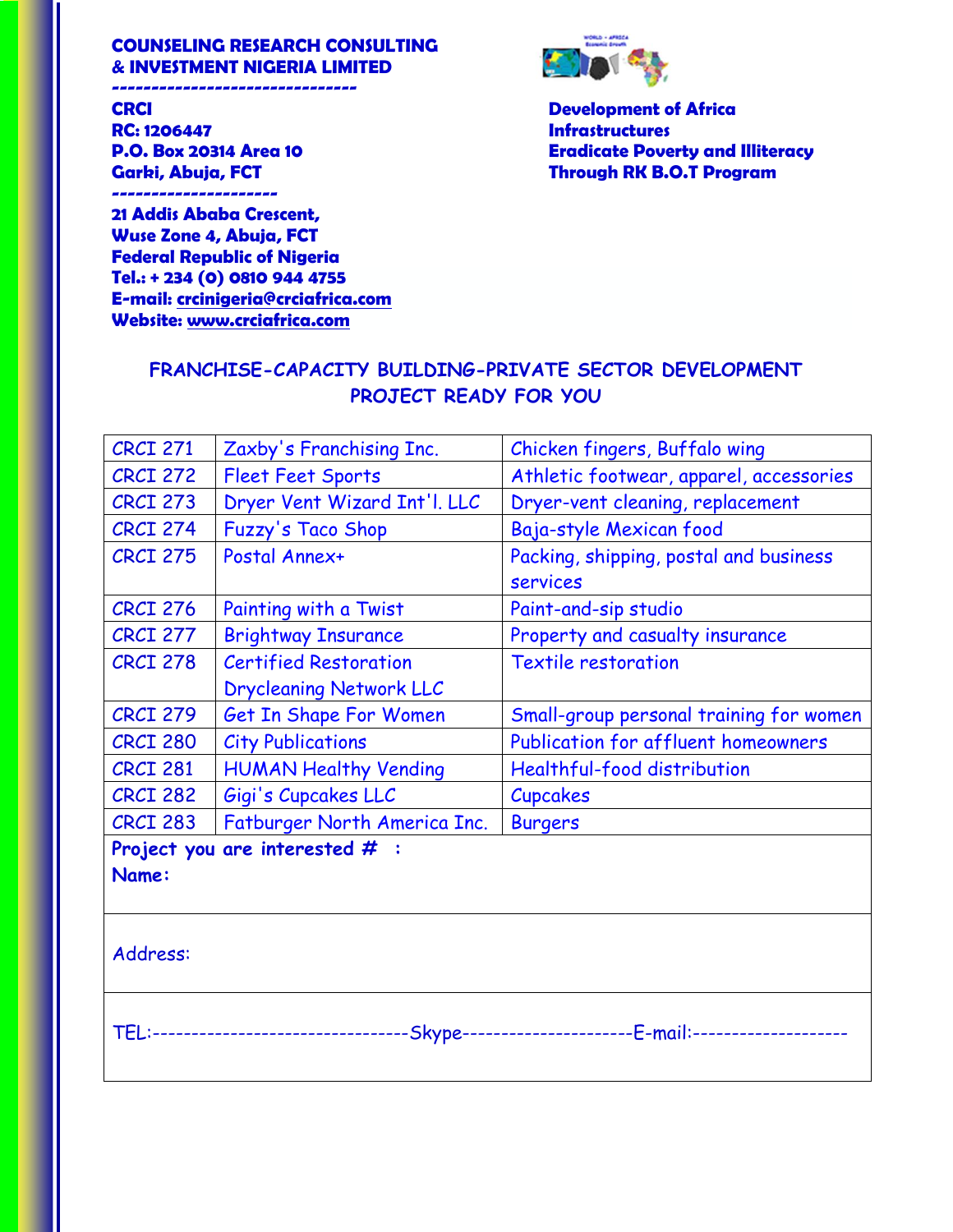**---------**

# **------------------------------- Eradicate Poverty and Illiteracy CRCI Through RK B.O.T Program**

| <b>CRCI 284</b>                                                                         | Play It Again Sports                | New and used sporting goods/equipment   |
|-----------------------------------------------------------------------------------------|-------------------------------------|-----------------------------------------|
| <b>CRCI 285</b>                                                                         | Hawthorn Suites by Wyndham          | <b>Hotels</b>                           |
| <b>CRCI 286</b>                                                                         | <b>FocalPoint Coaching Inc.</b>     | <b>Business coaching and consulting</b> |
| <b>CRCI 287</b>                                                                         | <b>Kid to Kid</b>                   | New and used children's and maternity   |
|                                                                                         |                                     | clothing and products                   |
| <b>CRCI 288</b>                                                                         | <b>CarePatrol Franchise Systems</b> | Assisted-living referral and placement  |
|                                                                                         | LLC                                 |                                         |
| <b>CRCI 289</b>                                                                         | <b>Retro Fitness</b>                | <b>Fitness club</b>                     |
| <b>CRCI 290</b>                                                                         | Kiddie Academy Child Care           | <b>Educational child care</b>           |
|                                                                                         | <b>Learning Centers</b>             |                                         |
| <b>CRCI 291</b>                                                                         | iLoveKickboxing.com                 | Kickboxing fitness classes              |
| <b>CRCI 292</b>                                                                         | <b>AdviCoach</b>                    | <b>Business coaching</b>                |
| <b>CRCI 293</b>                                                                         | Capriotti's Sandwich Shop Inc.      | Subs                                    |
| <b>CRCI 294</b>                                                                         | Scooter's Coffee and Yogurt         | Specialty coffee, smoothies, pastries,  |
|                                                                                         |                                     | frozen yogurt                           |
| <b>CRCI 295</b>                                                                         | <b>Engineering for Kids</b>         | Math, science, technology and           |
|                                                                                         |                                     | engineering activities                  |
| <b>CRCI 296</b>                                                                         | <b>Athletic Revolution</b>          | Youth fitness and athletic training     |
|                                                                                         |                                     |                                         |
| <b>CRCI 297</b>                                                                         | AlphaGraphics                       | Digital publishing, internet services,  |
|                                                                                         |                                     | printing, marketing and communications  |
|                                                                                         | Project you are interested $#$ :    |                                         |
| Name:                                                                                   |                                     |                                         |
|                                                                                         |                                     |                                         |
|                                                                                         |                                     |                                         |
| Address:                                                                                |                                     |                                         |
|                                                                                         |                                     |                                         |
|                                                                                         |                                     |                                         |
| TEL:-------------------------------Skype----------------------E-mail:------------------ |                                     |                                         |
|                                                                                         |                                     |                                         |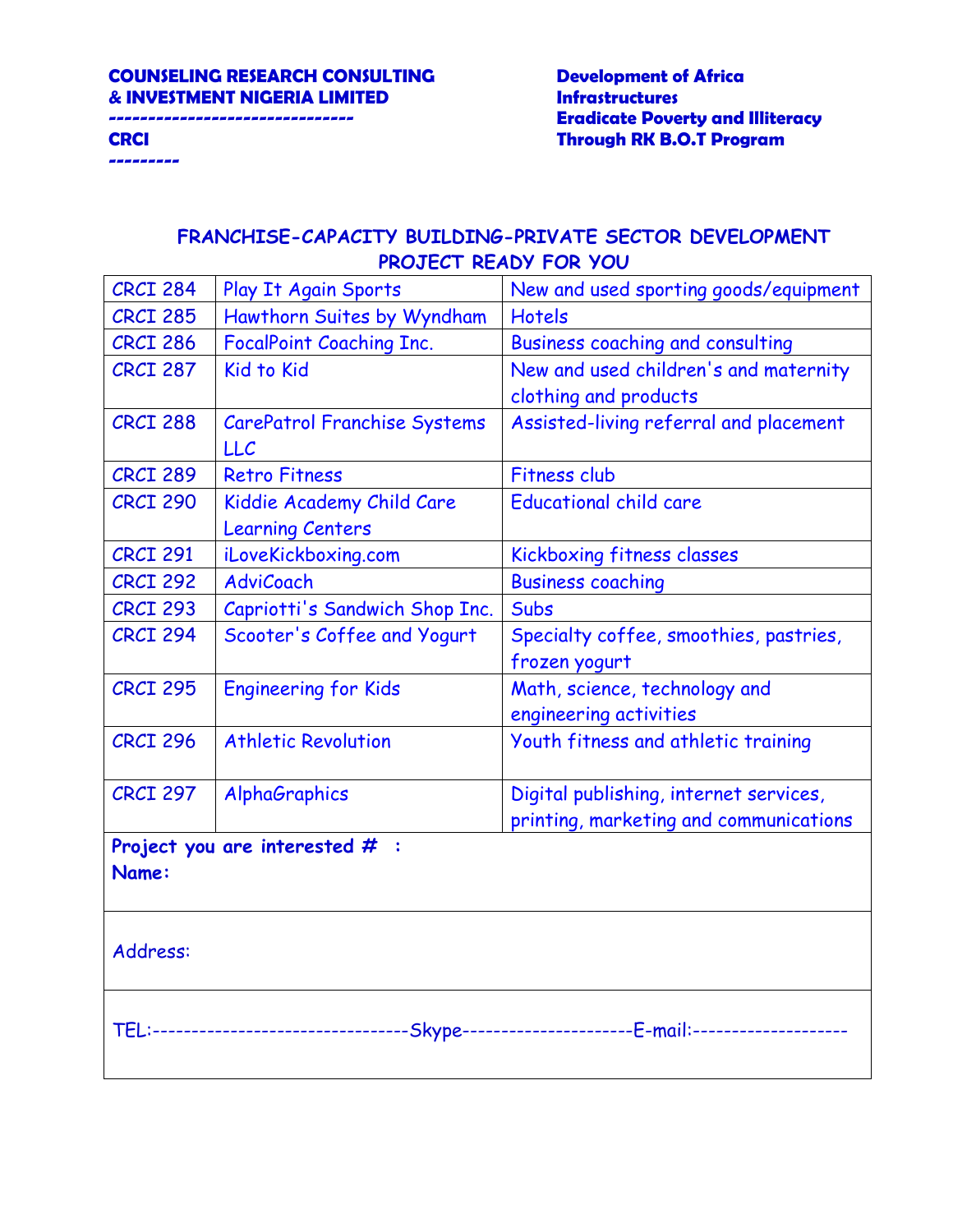**---------**

# **------------------------------- Eradicate Poverty and Illiteracy CRCI Through RK B.O.T Program**

| <b>CRCI 298</b> | Mighty Distrib. System of                       | Wholesale distribution of auto parts                                                   |
|-----------------|-------------------------------------------------|----------------------------------------------------------------------------------------|
|                 | America                                         |                                                                                        |
| <b>CRCI 299</b> | <b>Mister Sparky</b>                            | Residential electrical services                                                        |
| <b>CRCI 300</b> | Orion Food Systems LLC                          | Fast-food systems for nontraditional<br>markets                                        |
| <b>CRCI 301</b> | <b>FirstLight HomeCare</b>                      | Nonmedical home care                                                                   |
| <b>CRCI 302</b> | 9Round                                          | Kickboxing fitness programs                                                            |
| <b>CRCI 303</b> | <b>Philly Pretzel Factory</b>                   | Pretzels                                                                               |
| <b>CRCI 304</b> | Color Glo Int'l.                                | Leather, vinyl, fabric, carpet and                                                     |
|                 |                                                 | surface repair and restoration                                                         |
| <b>CRCI 305</b> | Go Mini's Portable Storage &<br>Moving          | Portable storage containers                                                            |
| <b>CRCI 306</b> | Sweet Frog Premium Frozen Yogurt                | Frozen yogurt                                                                          |
| <b>CRCI 307</b> | <b>Wheel Fun Rentals</b>                        | <b>Recreational rentals</b>                                                            |
| <b>CRCI 308</b> | <b>College Hunks Hauling</b>                    | Junk removal, moving and labor services                                                |
|                 | Junk/College Hunks Moving                       |                                                                                        |
| <b>CRCI 309</b> | <b>Interim Healthcare</b>                       | Home care, medical staffing                                                            |
| <b>CRCI 310</b> | PostNet Neighborhood Business<br><b>Centers</b> | Packing, shipping, printing, signs, web<br>services                                    |
| <b>CRCI 311</b> | <b>Huntington Learning Centers</b>              | Tutoring and exam prep                                                                 |
| <b>CRCI 312</b> | <b>Great Wraps</b>                              | Hot wrapped sandwiches, paninis, rice bowls,<br>salads, smoothies                      |
| <b>CRCI 313</b> | <b>Sit Means Sit Dog Training</b>               | Dog training                                                                           |
| <b>CRCI 314</b> | Mooyah Franchise LLC                            | Burgers, fries, shakes                                                                 |
|                 | Project you are interested $#$ :                |                                                                                        |
| Name:           |                                                 |                                                                                        |
|                 |                                                 |                                                                                        |
| Address:        |                                                 |                                                                                        |
|                 |                                                 |                                                                                        |
|                 |                                                 |                                                                                        |
|                 |                                                 | TEL:--------------------------------Skype----------------------E-mail:---------------- |
|                 |                                                 |                                                                                        |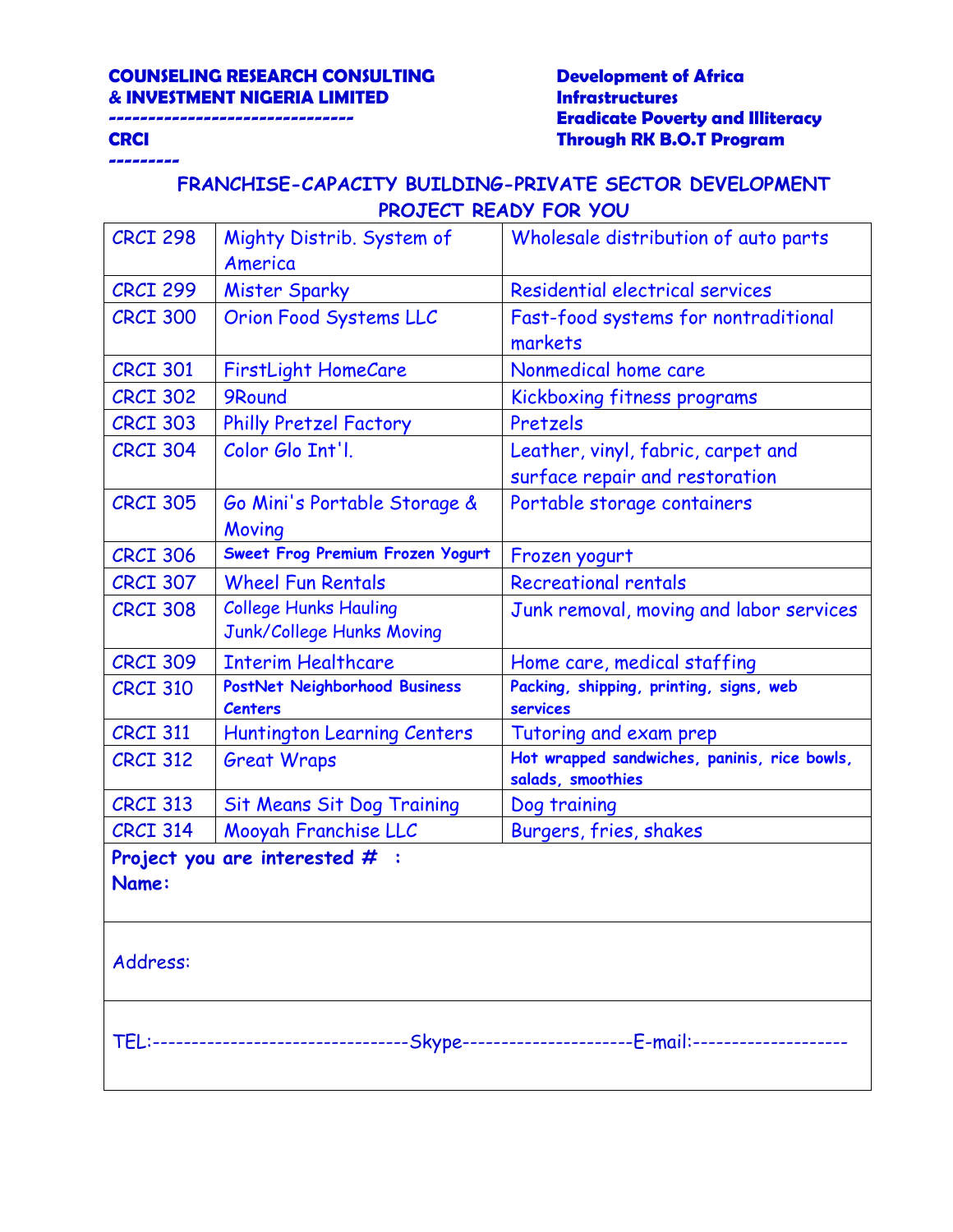**---------**

# **------------------------------- Eradicate Poverty and Illiteracy CRCI Through RK B.O.T Program**

| <b>CRCI 315</b>                                                                         | <b>Five Star Painting</b>            | Residential and commercial painting         |
|-----------------------------------------------------------------------------------------|--------------------------------------|---------------------------------------------|
| <b>CRCI 316</b>                                                                         | <b>Freedom Boat Club</b>             | Membership boat and yacht club              |
| <b>CRCI 317</b>                                                                         | <b>Pak Mail</b>                      | Packing, shipping, mailboxes, business      |
|                                                                                         |                                      | <b>services</b>                             |
| <b>CRCI 318</b>                                                                         | Rosati's Pizza                       | Pizza, Italian food                         |
| <b>CRCI 319</b>                                                                         | <b>UFC Gym</b>                       | Fitness, boxing, kickboxing and MMA classes |
| <b>CRCI 320</b>                                                                         | <b>Izon Global Media</b>             | Ad agency specializing in outdoor media     |
| <b>CRCI 321</b>                                                                         | Togo's Franchisor LLC                | Specialty sandwiches, salads, soups,        |
|                                                                                         |                                      | wraps, catering                             |
| <b>CRCI 322</b>                                                                         | <b>RNR Custom Wheels &amp; Tires</b> | Lease-to-own and retail wheels and tires    |
| <b>CRCI 323</b>                                                                         | Rocky Mountain Chocolate             | Chocolates, confections                     |
|                                                                                         | Factory                              |                                             |
| <b>CRCI 324</b>                                                                         | The Learning Experience              | Preschool/educational child care            |
|                                                                                         | <b>Academy of Early Education</b>    |                                             |
| <b>CRCI 325</b>                                                                         | <b>Corner Bakery Cafe</b>            | Breads, salads, sandwiches, soups,          |
|                                                                                         |                                      | baked goods                                 |
| <b>CRCI 326</b>                                                                         | <b>Senior Helpers</b>                | Personal, companion and Alzheimer's         |
|                                                                                         |                                      | home care                                   |
| <b>CRCI 327</b>                                                                         | Hospitality Int'l. Inc.              | <b>Hotels</b>                               |
| <b>CRCI 328</b>                                                                         | Pancheros Mexican Grill              | Fresh-Mex food                              |
| <b>CRCI 329</b>                                                                         | Quaker Steak & Lube                  | Chicken wings, burgers, salads, steaks      |
| <b>CRCI 330</b>                                                                         | LaVida Massage                       | Massage and spa services                    |
| <b>CRCI 331</b>                                                                         | <b>Extended-stay lodging</b>         | Studio 6                                    |
|                                                                                         | Project you are interested $#$ :     |                                             |
| Name:                                                                                   |                                      |                                             |
|                                                                                         |                                      |                                             |
|                                                                                         |                                      |                                             |
| Address:                                                                                |                                      |                                             |
|                                                                                         |                                      |                                             |
|                                                                                         |                                      |                                             |
| TEL:--------------------------------Skype---------------------E-mail:------------------ |                                      |                                             |
|                                                                                         |                                      |                                             |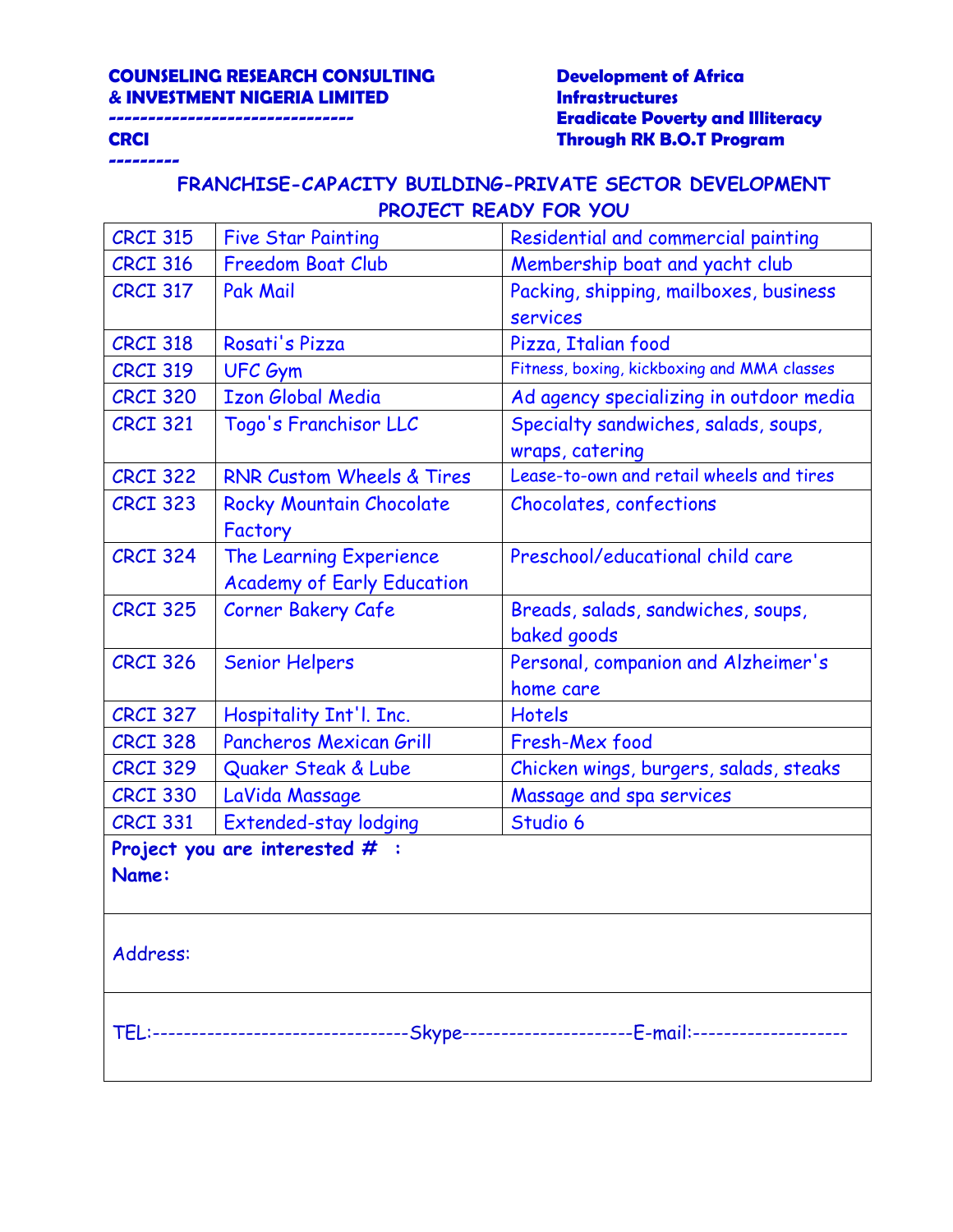**---------**

# **------------------------------- Eradicate Poverty and Illiteracy CRCI Through RK B.O.T Program**

| <b>CRCI 332</b>                                                                           | Zoup! Systems LLC                    | Soups, salads, sandwiches                     |
|-------------------------------------------------------------------------------------------|--------------------------------------|-----------------------------------------------|
| <b>CRCI 333</b>                                                                           | Lenny's Sub Shop                     | Subs, philly cheesesteaks, salads             |
| <b>CRCI 334</b>                                                                           | Young Rembrandts Franchise Inc.      | Art classes for ages 3 to 12                  |
| <b>CRCI 335</b>                                                                           | <b>Amazing Athletes</b>              | Developmental sports and physical fitness     |
|                                                                                           |                                      | programs for ages 12 and younger              |
| <b>CRCI 336</b>                                                                           | Max Muscle Sports Nutrition          | Sports nutrition products, weight-loss        |
|                                                                                           |                                      | consulting, athletic apparel                  |
| <b>CRCI 337</b>                                                                           | Hallmark Homecare Inc.               | Caregiver search, recruitment and             |
|                                                                                           |                                      | placement                                     |
| <b>CRCI 338</b>                                                                           | PrideStaff                           | <b>Staffing</b>                               |
| <b>CRCI 339</b>                                                                           | Border Magic/Boulder Designs         | Concrete landscape edging, walkways,          |
|                                                                                           |                                      | stepping stones, custom boulder signage       |
| <b>CRCI 340</b>                                                                           | <b>Precision Concrete Cutting</b>    | Uneven-sidewalk repair                        |
| <b>CRCI 341</b>                                                                           | The Decor Group Inc.                 | Holiday and event lighting                    |
| <b>CRCI 342</b>                                                                           | Fox's Pizza Den                      | Pizza, sandwiches, wings, salads              |
| <b>CRCI 343</b>                                                                           | <b>Closets By Design Franchising</b> | Custom closet and home/office                 |
|                                                                                           |                                      | organization systems                          |
| <b>CRCI 344</b>                                                                           | Ziebart                              | Auto appearance and protection services       |
| <b>CRCI 345</b>                                                                           | Yesco                                | Signs, lighting services                      |
| <b>CRCI 346</b>                                                                           | <b>Benjamin Franklin Plumbing</b>    | <b>Plumbing services</b>                      |
| <b>CRCI 342</b>                                                                           | <b>KidzArt</b>                       | products and services Art-education programs, |
| <b>CRCI 343</b>                                                                           | <b>Closets By Design Franchising</b> | Custom closet and home/office                 |
|                                                                                           |                                      | organization systems                          |
|                                                                                           | Project you are interested $#$ :     |                                               |
| Name:                                                                                     |                                      |                                               |
|                                                                                           |                                      |                                               |
|                                                                                           |                                      |                                               |
| Address:                                                                                  |                                      |                                               |
|                                                                                           |                                      |                                               |
|                                                                                           |                                      |                                               |
| TEL:--------------------------------Skype----------------------E-mail:------------------- |                                      |                                               |
|                                                                                           |                                      |                                               |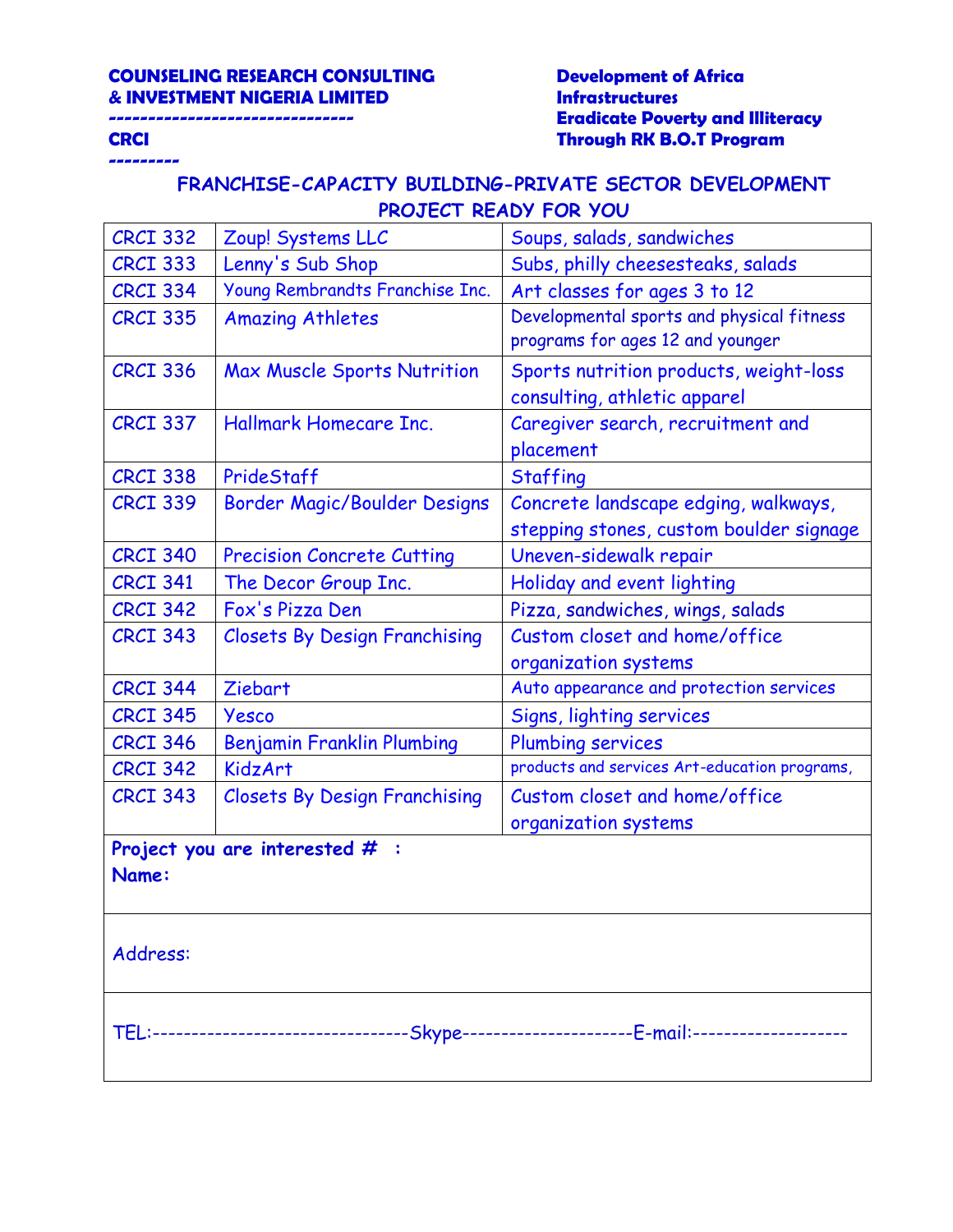**---------**

# **------------------------------- Eradicate Poverty and Illiteracy CRCI Through RK B.O.T Program**

| <b>CRCI 344</b> | Ziebart                                             | Auto appearance and protection services                                             |
|-----------------|-----------------------------------------------------|-------------------------------------------------------------------------------------|
| <b>CRCI 345</b> | Yesco                                               | Signs, lighting services                                                            |
| <b>CRCI 346</b> | <b>Benjamin Franklin Plumbing</b>                   | <b>Plumbing services</b>                                                            |
| <b>CRCI 347</b> | <b>KidzArt</b>                                      | Art-education programs, products and                                                |
|                 |                                                     | services                                                                            |
| <b>CRCI 348</b> | Nurse Next Door Home Care                           | Medical/nonmedical home care                                                        |
|                 | <b>Services</b>                                     |                                                                                     |
| <b>CRCI 349</b> | <b>Billy Sims BBQ</b>                               | <b>Barbecue</b>                                                                     |
| <b>CRCI 350</b> | Happy's Pizza                                       | Pizza, ribs, chicken, seafood                                                       |
| <b>CRCI 351</b> | The Tutoring Center                                 | Tutoring                                                                            |
| <b>CRCI 352</b> | <b>Phenix Salon Suites Franchising</b>              | Salon suites                                                                        |
|                 | LLC                                                 |                                                                                     |
| <b>CRCI 353</b> | <b>Uptown Cheapskate</b>                            | Teen- and young-adult-clothing and<br>accessories resale store                      |
|                 |                                                     |                                                                                     |
| <b>CRCI 354</b> | <b>Seva Beauty</b>                                  | Threading, eyelash extensions, waxing, spa<br>services, products                    |
|                 |                                                     |                                                                                     |
| <b>CRCI 355</b> | Honest-1 Auto Care LLC                              | Auto repair and maintenance                                                         |
| <b>CRCI 356</b> | <b>Sir Grout Franchising LLC</b>                    | Grout and tile cleaning, restoration                                                |
| <b>CRCI 357</b> | <b>AmeriSpec Home Inspection</b><br><b>Services</b> | Home inspections                                                                    |
| <b>CRCI 358</b> | <b>Decorating Den Interiors</b>                     | Interior decorating services and products                                           |
| <b>CRCI 359</b> | Paul Davis Restoration Inc.                         | <b>Insurance restoration</b>                                                        |
| <b>CRCI 360</b> | Groucho's Deli                                      | Subs, salads                                                                        |
|                 | Project you are interested $#$ :                    |                                                                                     |
| Name:           |                                                     |                                                                                     |
|                 |                                                     |                                                                                     |
|                 |                                                     |                                                                                     |
| Address:        |                                                     |                                                                                     |
|                 |                                                     |                                                                                     |
|                 |                                                     |                                                                                     |
|                 |                                                     | TEL:--------------------------------Skype---------------------E-mail:-------------- |
|                 |                                                     |                                                                                     |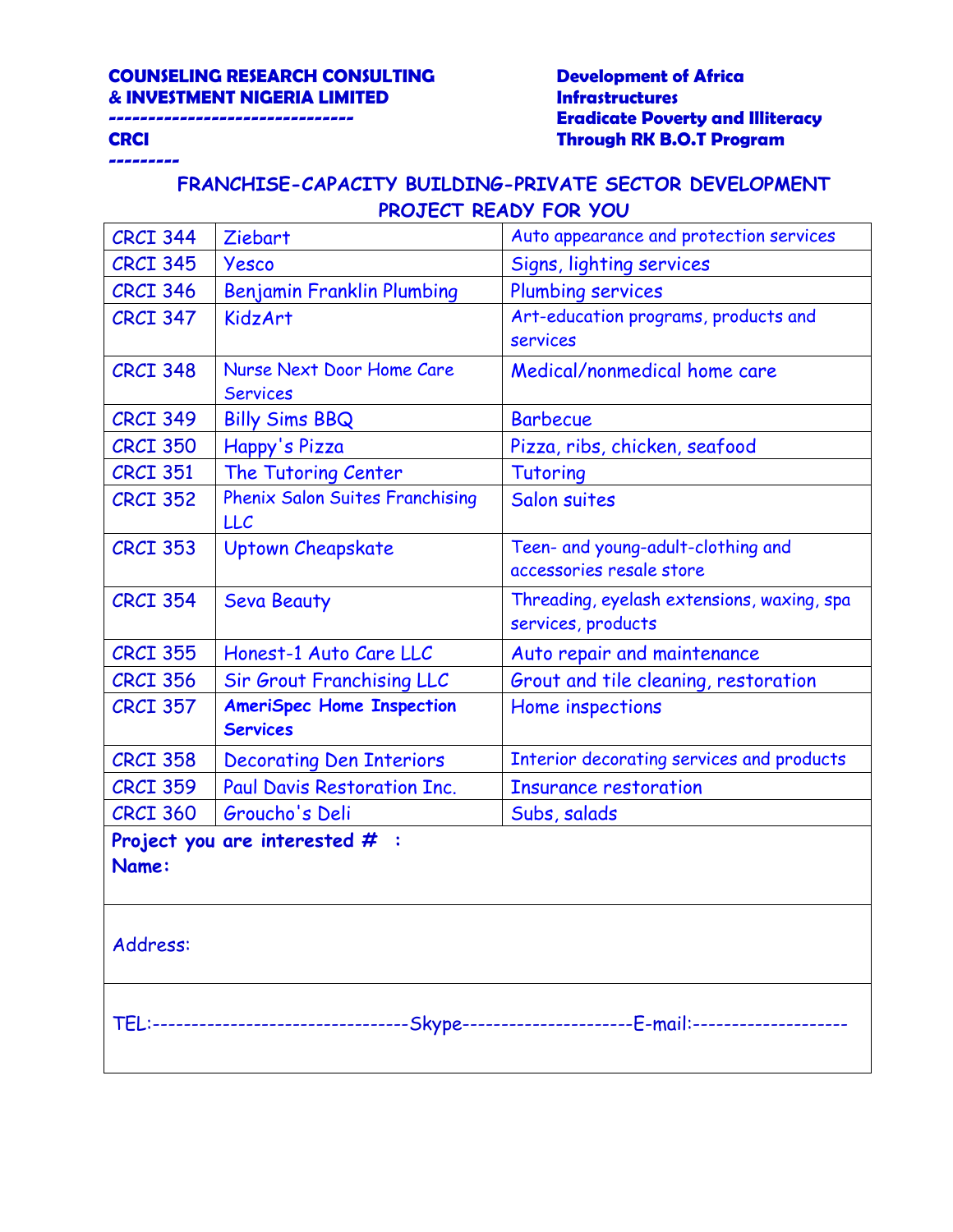**---------**

# **------------------------------- Eradicate Poverty and Illiteracy CRCI Through RK B.O.T Program**

| <b>CRCI 361</b> | <b>Brickhouse Cardio Club</b>             | <b>Fitness studio</b>                                                              |
|-----------------|-------------------------------------------|------------------------------------------------------------------------------------|
| <b>CRCI 362</b> | <b>RimTyme</b>                            | Rent-to-own custom wheels and tires                                                |
| <b>CRCI 363</b> | The Counter Custom Built                  | <b>Burgers</b>                                                                     |
| <b>CRCI 364</b> | East Coast Wings Corp.                    | <b>Buffalo wings</b>                                                               |
| <b>CRCI 365</b> | <b>National Property Inspections</b>      | Home and commercial property                                                       |
|                 | Inc.                                      | inspections                                                                        |
| <b>CRCI 366</b> | The Little Gym                            | Development/fitness programs                                                       |
| <b>CRCI 367</b> | Pro-Cuts Sport                            | Hair salon                                                                         |
| <b>CRCI 368</b> | Zippy Shell Mobile Self<br><b>Storage</b> | Mobile self-storage and moving services                                            |
| <b>CRCI 369</b> | <b>Restoration 1</b>                      | Insurance/disaster restoration and                                                 |
|                 |                                           | cleaning                                                                           |
| <b>CRCI 370</b> | Happy & Healthy Products Inc.             | Frozen fruit bars                                                                  |
| <b>CRCI 371</b> | Safe Ship                                 | Packing, shipping, office supplies                                                 |
| <b>CRCI 372</b> | <b>Elevation Burger</b>                   | Organic burgers, fries, shakes                                                     |
| <b>CRCI 373</b> | MassageLuXe                               | Therapeutic massage, facial and waxing                                             |
|                 |                                           | services                                                                           |
| <b>CRCI 374</b> | Sub Zero Ice Cream                        | Ice cream, yogurt, custard, smoothies                                              |
| <b>CRCI 375</b> | Allegra Marketing-Print-Mail              | Printing, marketing and mail services                                              |
| <b>CRCI 376</b> | Another Broken Egg                        | Breakfast, brunch and lunch cafe                                                   |
| <b>CRCI 377</b> | Homes & Land                              | Real-estate advertising magazine                                                   |
| <b>CRCI 378</b> | <b>Caring Senior Service</b>              | Home care                                                                          |
| Name:           | Project you are interested $#$ :          |                                                                                    |
| Address:        |                                           |                                                                                    |
|                 |                                           | TEL:-------------------------------Skype---------------------E-mail:-------------- |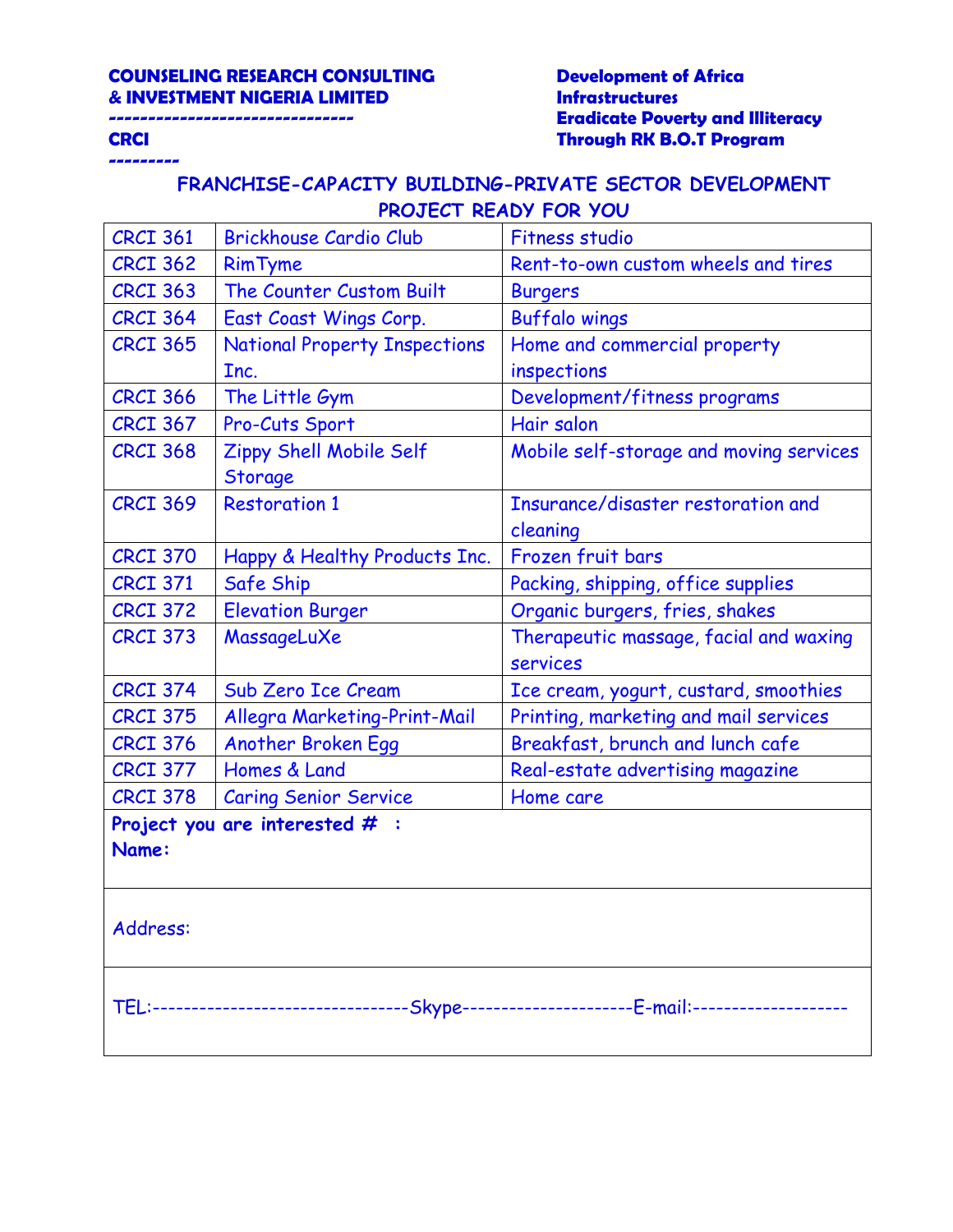**---------**

# **------------------------------- Eradicate Poverty and Illiteracy CRCI Through RK B.O.T Program**

| <b>CRCI 379</b> | You've Got Maids                 | Environmentally friendly residential                                               |
|-----------------|----------------------------------|------------------------------------------------------------------------------------|
|                 |                                  | cleaning                                                                           |
| <b>CRCI 380</b> | <b>BlueGrace Logistics</b>       | <b>Transportation management</b>                                                   |
| <b>CRCI 381</b> | <b>Hooters Restaurant</b>        | Casual restaurant                                                                  |
| <b>CRCI 382</b> | Kosama                           | <b>Group fitness</b>                                                               |
| <b>CRCI 383</b> | <b>Renew Crew</b>                | Exterior surface cleaning and                                                      |
|                 |                                  | protection                                                                         |
| <b>CRCI 384</b> | @Work Group                      | Temporary, temp-to-hire and direct-                                                |
|                 |                                  | hire staffing                                                                      |
| <b>CRCI 385</b> | Let's Yo!                        | Self-serve frozen yogurt                                                           |
| <b>CRCI 386</b> | Hurricane Grill & Wings          | Chicken wings, sandwiches, salads                                                  |
| <b>CRCI 387</b> | <b>BookKeeping Express</b>       | <b>Bookkeeping</b>                                                                 |
| <b>CRCI 388</b> | <b>Toppers Pizza</b>             | Pizza, breadsticks                                                                 |
| <b>CRCI 389</b> | <b>Bahama Buck's Original</b>    | Shaved ice, fruit smoothies                                                        |
|                 | Shaved Ice Co.                   |                                                                                    |
| <b>CRCI 390</b> | Dogtopia                         | Dog daycare, boarding, training, spa                                               |
|                 |                                  | services                                                                           |
| <b>CRCI 391</b> | HuHot Mongolian Grill            | Mongolian grill                                                                    |
| <b>CRCI 392</b> | Enviro-Master Franchise LLC      | Restroom hygiene products and services                                             |
| <b>CRCI 393</b> | <b>Jantize America</b>           | <b>Commercial cleaning</b>                                                         |
|                 | Project you are interested $#$ : |                                                                                    |
| Name:           |                                  |                                                                                    |
|                 |                                  |                                                                                    |
|                 |                                  |                                                                                    |
| Address:        |                                  |                                                                                    |
|                 |                                  |                                                                                    |
|                 |                                  |                                                                                    |
|                 |                                  | TEL:-------------------------------Skype---------------------E-mail:-------------- |
|                 |                                  |                                                                                    |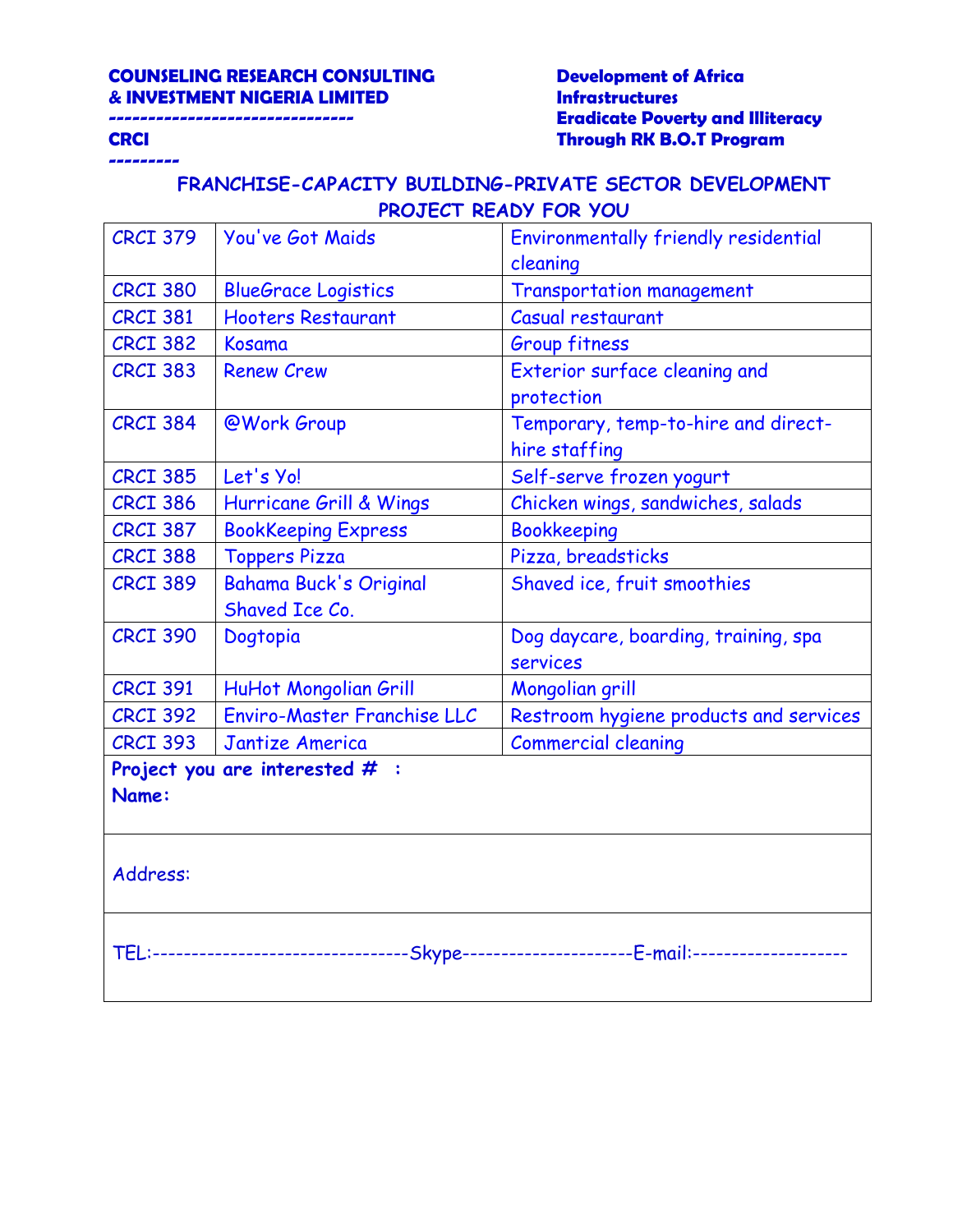**---------**

# **------------------------------- Eradicate Poverty and Illiteracy CRCI Through RK B.O.T Program**

| <b>CRCI 394</b> | <b>Solar Universe</b>                  | Solar-panel sales and installation                                                      |
|-----------------|----------------------------------------|-----------------------------------------------------------------------------------------|
| <b>CRCI 395</b> | Beef O'Brady's Family Sports<br>Pub    | Family sports restaurant                                                                |
| <b>CRCI 396</b> | <b>Martinizing Dry Cleaning</b>        | Dry cleaning and laundry services                                                       |
| <b>CRCI 397</b> | Sky Zone Indoor Trampoline Park        | Trampoline playing court                                                                |
| <b>CRCI 398</b> | <b>Expense Reduction Analysts Inc.</b> | Cost-management consulting                                                              |
| <b>CRCI 399</b> | <b>Tropical Smoothie Cafe</b>          | Smoothies, wraps, salads, sandwiches,<br>grilled flatbreads                             |
| <b>CRCI 400</b> | <b>Crunch Franchising LLC</b>          | <b>Fitness center</b>                                                                   |
| <b>CRCI 401</b> | <b>Furniture Medic</b>                 | Furniture and wood restoration and<br>repairs                                           |
| <b>CRCI 402</b> | uBreakiFix                             | <b>Electronics repairs</b>                                                              |
| <b>CRCI 403</b> | <b>Orangetheory Fitness</b>            | Group personal training                                                                 |
| <b>CRCI 404</b> | The Senior's Choice Inc.               | Nonmedical home care                                                                    |
| <b>CRCI 405</b> | Pro Martial Arts Franchise Corp.       | Martial-arts instruction, fitness                                                       |
| <b>CRCI 406</b> | Mosquito Joe                           | Outdoor pest control                                                                    |
| <b>CRCI 407</b> | The Woodhouse Day Spa                  | Spa services, bath and body products                                                    |
| <b>CRCI 408</b> | Quesada Burritos - Tacos               | Mexican food                                                                            |
| <b>CRCI 409</b> | Childrens Lighthouse<br>Franchise Co.  | Child care                                                                              |
| <b>CRCI 410</b> | HandyPro Handyman Services<br>Inc.     | Handyman and home-modification<br>services                                              |
| Name:           | Project you are interested $#$ :       |                                                                                         |
| Address:        |                                        |                                                                                         |
|                 |                                        | TEL:--------------------------------Skype---------------------E-mail:------------------ |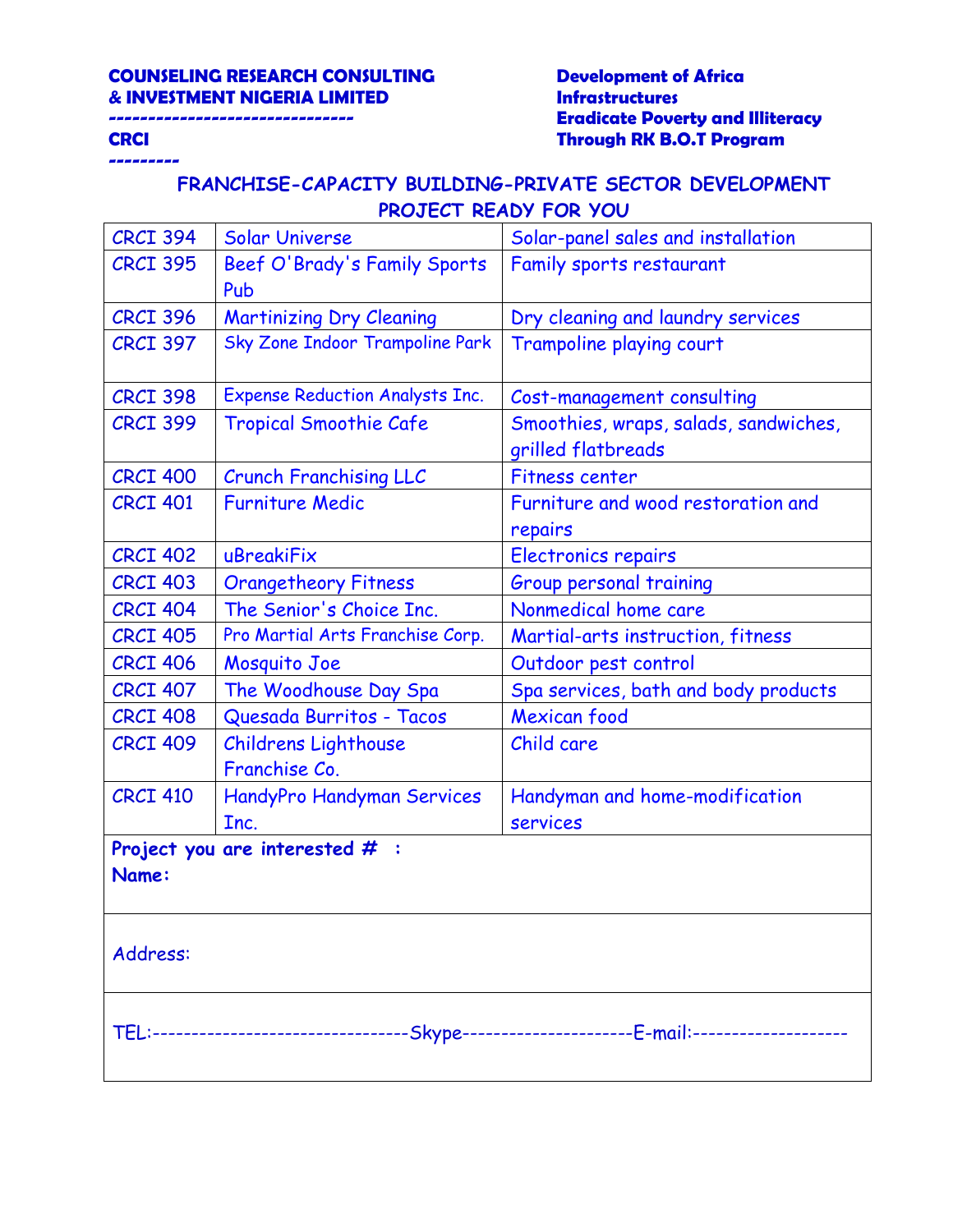**---------**

# **------------------------------- Eradicate Poverty and Illiteracy CRCI Through RK B.O.T Program**

| <b>CRCI 411</b> | Hand and Stone Massage and<br><b>Facial Spa</b>     | Massage and spa services                                                                |
|-----------------|-----------------------------------------------------|-----------------------------------------------------------------------------------------|
| <b>CRCI 412</b> | The Greene Turtle Sports Bar<br>and Grille          | Family sports-theme restaurant and bar                                                  |
| <b>CRCI 413</b> | <b>CEO Focus</b>                                    | Peer consulting groups for small-<br>business owners                                    |
| <b>CRCI 414</b> | <b>Granny Nannies Licensing</b><br><b>Group LLC</b> | Home care                                                                               |
| <b>CRCI 415</b> | <b>Keller Williams Realty</b>                       | Real estate                                                                             |
| <b>CRCI 416</b> | <b>Mainstream Boutique</b>                          | Women's clothing, accessories, gifts                                                    |
| <b>CRCI 417</b> | Snaggle Foot Dog Walks & Pet<br>Care                | Pet-sitting, dog-walking                                                                |
| <b>CRCI 418</b> | <b>Savory Spice Shop</b>                            | Spices, seasonings, extracts, sauce<br>mixes                                            |
| <b>CRCI 419</b> | <b>NPM Franchising</b>                              | Pet food and supplies, grooming and<br>self-wash services                               |
| <b>CRCI 420</b> | <b>Sports Image</b>                                 | Sports marketing for high schools and<br>organizations                                  |
| <b>CRCI 421</b> | The Waiting Game                                    | Free monthly waiting-room publication                                                   |
| <b>CRCI 422</b> | Above Grade Level In-Home<br><b>Tutoring</b>        | <b>Tutoring</b>                                                                         |
|                 | Project you are interested $#$ :                    |                                                                                         |
| Name:           |                                                     |                                                                                         |
| Address:        |                                                     |                                                                                         |
|                 |                                                     | TEL:-------------------------------Skype----------------------E-mail:------------------ |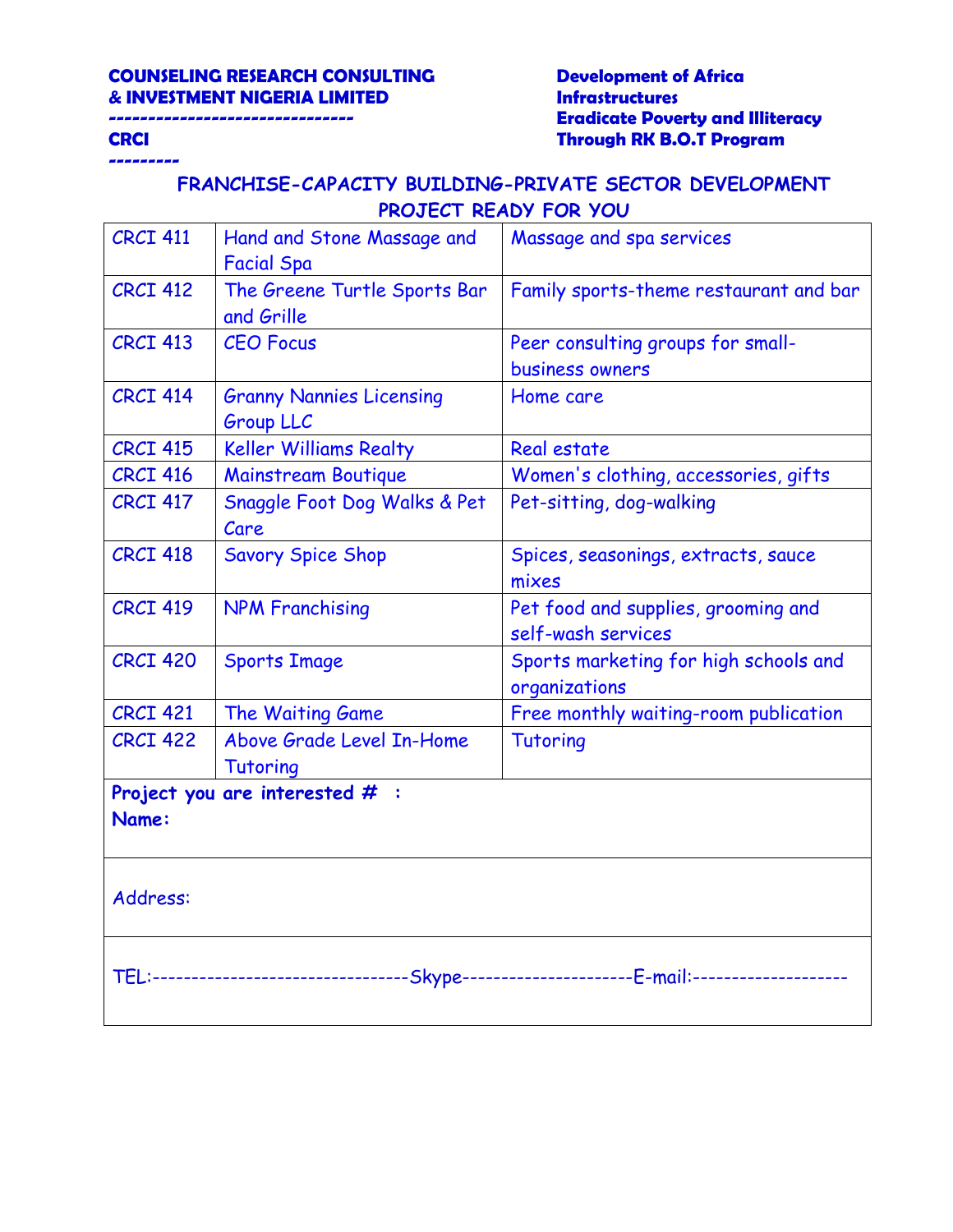**---------**

# **------------------------------- Eradicate Poverty and Illiteracy CRCI Through RK B.O.T Program**

| <b>CRCI 423</b> | Pinot's Palette                  | Paint-and-sip studio                                                                     |
|-----------------|----------------------------------|------------------------------------------------------------------------------------------|
| <b>CRCI 424</b> | <b>TGA Premier Youth Tennis</b>  | Tennis programs                                                                          |
| <b>CRCI 425</b> | Sir Speedy Printing &            | Printing, marketing services, signs                                                      |
|                 | <b>Marketing Services</b>        |                                                                                          |
| <b>CRCI 426</b> | <b>Computer Troubleshooters</b>  | Technology consulting for small                                                          |
|                 |                                  | businesses                                                                               |
| <b>CRCI 427</b> | Mr. Rooter                       | Plumbing, drain and sewer cleaning                                                       |
| <b>CRCI 428</b> | fab'rik                          | Women's clothing                                                                         |
| <b>CRCI 429</b> | <b>Zoom Room</b>                 | Dog training, canine event center, pet                                                   |
|                 |                                  | products                                                                                 |
| <b>CRCI 430</b> | NZone Sports of America Inc.     | Sports leagues and camps for ages 3 to 18                                                |
| <b>CRCI 431</b> | The Haagen-Dazs Shoppe Co. Inc.  | Ice cream, frozen yogurt                                                                 |
| <b>CRCI 432</b> | <b>Tide Dry Cleaners</b>         | Dry cleaning                                                                             |
| <b>CRCI 433</b> | <b>Labor Finders</b>             | <b>Industrial staffing</b>                                                               |
| <b>CRCI 434</b> | <b>British Swim School USA</b>   | Swimming lessons for ages 3 months                                                       |
|                 |                                  | and up                                                                                   |
| <b>CRCI 435</b> | The Exercise Coach               | Personal training, nutritional guidance                                                  |
| <b>CRCI 436</b> | Red Mango: Yogurt Cafe &         | Frozen yogurt, smoothies                                                                 |
|                 | <b>Juice Bar</b>                 |                                                                                          |
|                 | Project you are interested $#$ : |                                                                                          |
| Name:           |                                  |                                                                                          |
|                 |                                  |                                                                                          |
|                 |                                  |                                                                                          |
| Address:        |                                  |                                                                                          |
|                 |                                  |                                                                                          |
|                 |                                  |                                                                                          |
|                 |                                  | TEL:--------------------------------Skype----------------------E-mail:------------------ |
|                 |                                  |                                                                                          |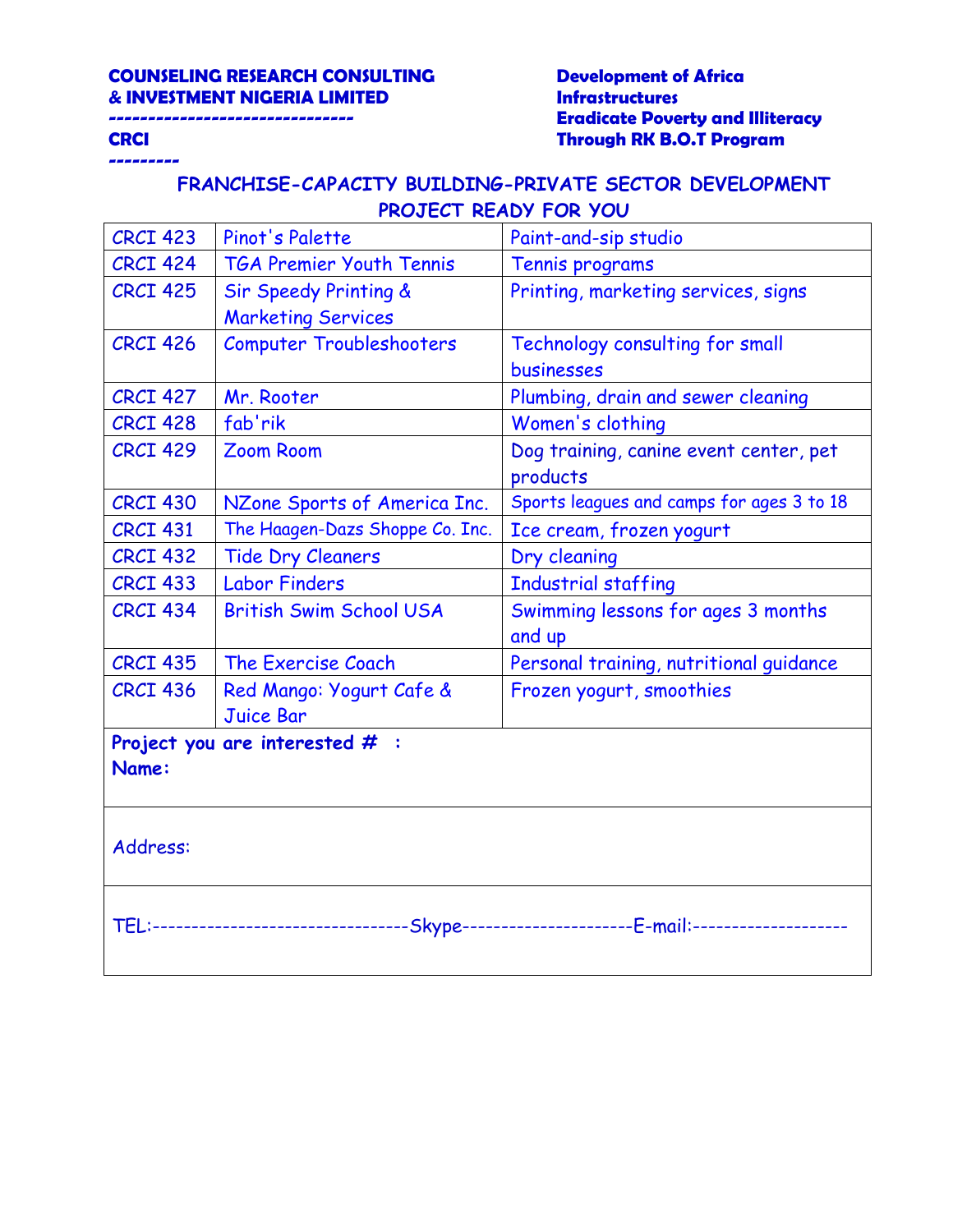**---------**

# **------------------------------- Eradicate Poverty and Illiteracy CRCI Through RK B.O.T Program**

| <b>CRCI 437</b>                                                                         | <b>Taste of Mediterranean</b>       | <b>Greek and Middle Eastern food</b>    |  |
|-----------------------------------------------------------------------------------------|-------------------------------------|-----------------------------------------|--|
| <b>CRCI 438</b>                                                                         | Tippi Toes Dance Co. Inc.           | Children's dance classes                |  |
| <b>CRCI 439</b>                                                                         | Gyu-Kaku Japanese BBQ               | Japanese barbeque restaurant            |  |
|                                                                                         | Restaurant                          |                                         |  |
| <b>CRCI 440</b>                                                                         | <b>SuperGreen Solutions</b>         | Energy-efficiency products and          |  |
|                                                                                         |                                     | <b>services</b>                         |  |
| <b>CRCI 441</b>                                                                         | Great Play Children's Gyms          | Children's gym                          |  |
| <b>CRCI 442</b>                                                                         | <b>Baby Boot Camp/Karna Fitness</b> | Prenatal and postnatal fitness; women's |  |
|                                                                                         |                                     | private and small-group training        |  |
| <b>CRCI 443</b>                                                                         | <b>VivoPools</b>                    | Pool and spa services, repairs,         |  |
|                                                                                         |                                     | remodeling                              |  |
| <b>CRCI 444</b>                                                                         | <b>Imagination Yoga</b>             | Children's yoga programs                |  |
| <b>CRCI 445</b>                                                                         | Wingate by Wyndham                  | <b>Hotels</b>                           |  |
| <b>CRCI 446</b>                                                                         | <b>Spherion Staffing</b>            | Staffing, recruiting                    |  |
| <b>CRCI 447</b>                                                                         | Mr. Handyman Int'l. LLC             | Home maintenance and repairs            |  |
| <b>CRCI 448</b>                                                                         | 360clean                            | <b>Commercial cleaning</b>              |  |
| <b>CRCI 449</b>                                                                         | The Dentist's Choice                | Dental-handpiece repairs                |  |
| <b>CRCI 450</b>                                                                         | Crown Trophy Inc.                   | Award and recognition items             |  |
| <b>CRCI 451</b>                                                                         | <b>Cruise Holidays</b>              | Cruise travel agency                    |  |
|                                                                                         | Project you are interested $#$ :    |                                         |  |
| Name:                                                                                   |                                     |                                         |  |
|                                                                                         |                                     |                                         |  |
|                                                                                         |                                     |                                         |  |
| Address:                                                                                |                                     |                                         |  |
|                                                                                         |                                     |                                         |  |
|                                                                                         |                                     |                                         |  |
| TEL:-------------------------------Skype----------------------E-mail:------------------ |                                     |                                         |  |
|                                                                                         |                                     |                                         |  |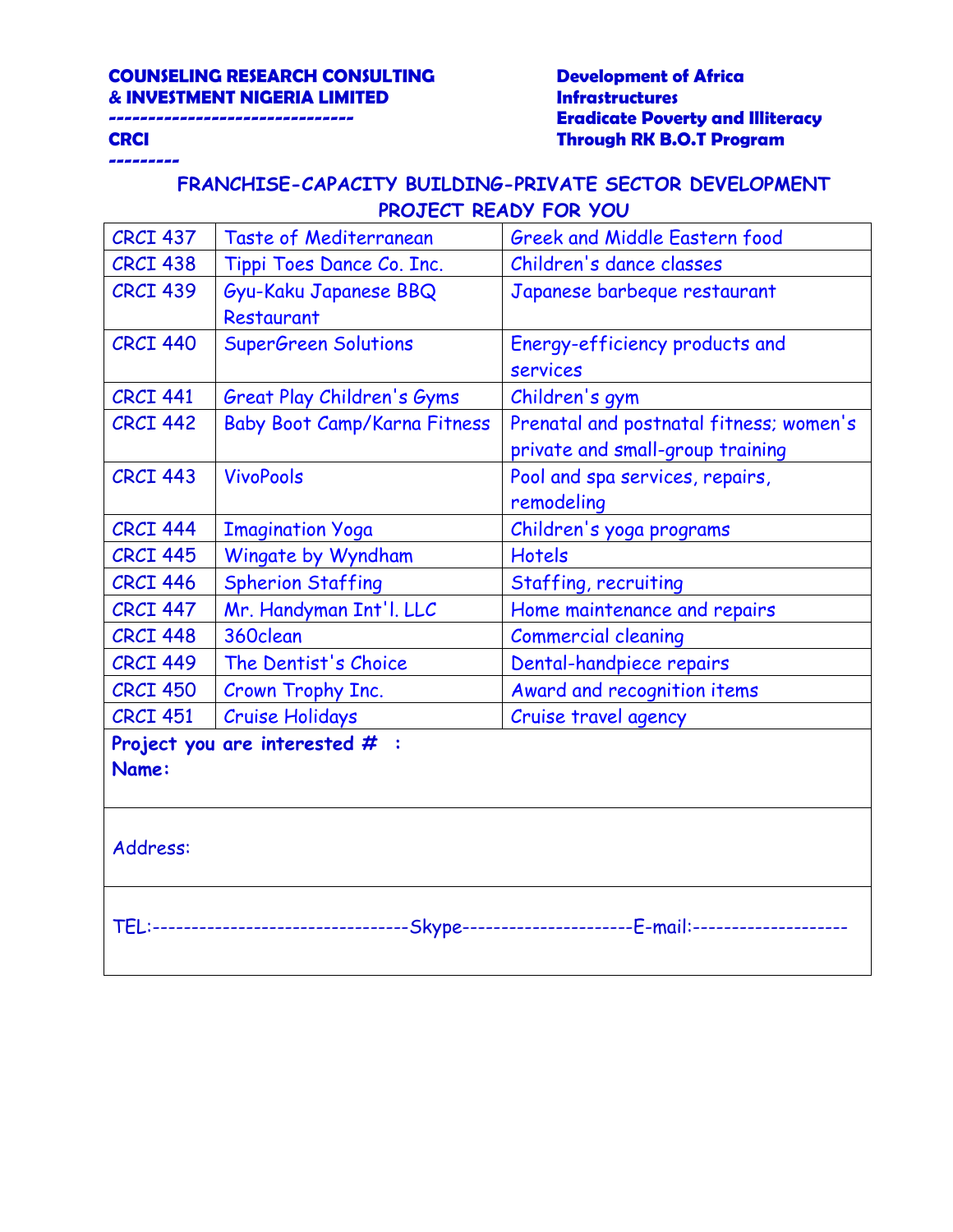**---------**

# **------------------------------- Eradicate Poverty and Illiteracy CRCI Through RK B.O.T Program**

| <b>CRCI 452</b>                           | Fast-Fix Jewelry & Watch                  | Jewelry and watch repairs                                                                |  |  |
|-------------------------------------------|-------------------------------------------|------------------------------------------------------------------------------------------|--|--|
|                                           | <b>Repairs</b>                            |                                                                                          |  |  |
| <b>CRCI 453</b>                           | Sunbelt Business Brokers                  | <b>Business brokerage</b>                                                                |  |  |
| <b>CRCI 454</b>                           | Pump It Up                                | Children's entertainment centers                                                         |  |  |
| <b>CRCI 455</b>                           | PuroClean                                 | <b>Insurance restoration</b>                                                             |  |  |
| <b>CRCI 456</b>                           | <b>Pirtek USA</b>                         | Hose service and supply center/mobile<br>services                                        |  |  |
| <b>CRCI 457</b>                           | Maui Wowi Hawaiian Coffees &<br>Smoothies | Hawaiian coffee and smoothies                                                            |  |  |
| <b>CRCI 458</b>                           | <b>Camp Bow Wow</b>                       | Dog daycare, boarding, training,<br>grooming; in-home pet care                           |  |  |
| <b>CRCI 459</b>                           | <b>Glass Doctor</b>                       | Auto/residential/commercial glass<br>repair and replacement                              |  |  |
| <b>CRCT 460</b>                           | <b>Window Gang</b>                        | Window, exterior, dryer-vent and<br>chimney cleaning; deck and fence<br>sealing          |  |  |
| <b>CRCI 461</b>                           | i9 Sports                                 | Youth sports leagues, camps and clinics                                                  |  |  |
| <b>CRCI 462</b>                           | <b>Surf City Squeeze</b>                  | Smoothies, fruit drinks, nutritional<br>supplements                                      |  |  |
| <b>CRCI 463</b>                           | <b>Foot Solutions Inc.</b>                | Comfort shoes and inserts for ages 40+                                                   |  |  |
| <b>CRCI 464</b>                           | The Alternative Board (TAB)               | Peer advisory boards, business coaching                                                  |  |  |
| <b>CRCI 465</b>                           | The Entrepreneur's Source                 | Franchise/business coaching and<br>development services                                  |  |  |
| Project you are interested $#$ :<br>Name: |                                           |                                                                                          |  |  |
| Address:                                  |                                           |                                                                                          |  |  |
|                                           |                                           | TEL:--------------------------------Skype---------------------E-mail:------------------- |  |  |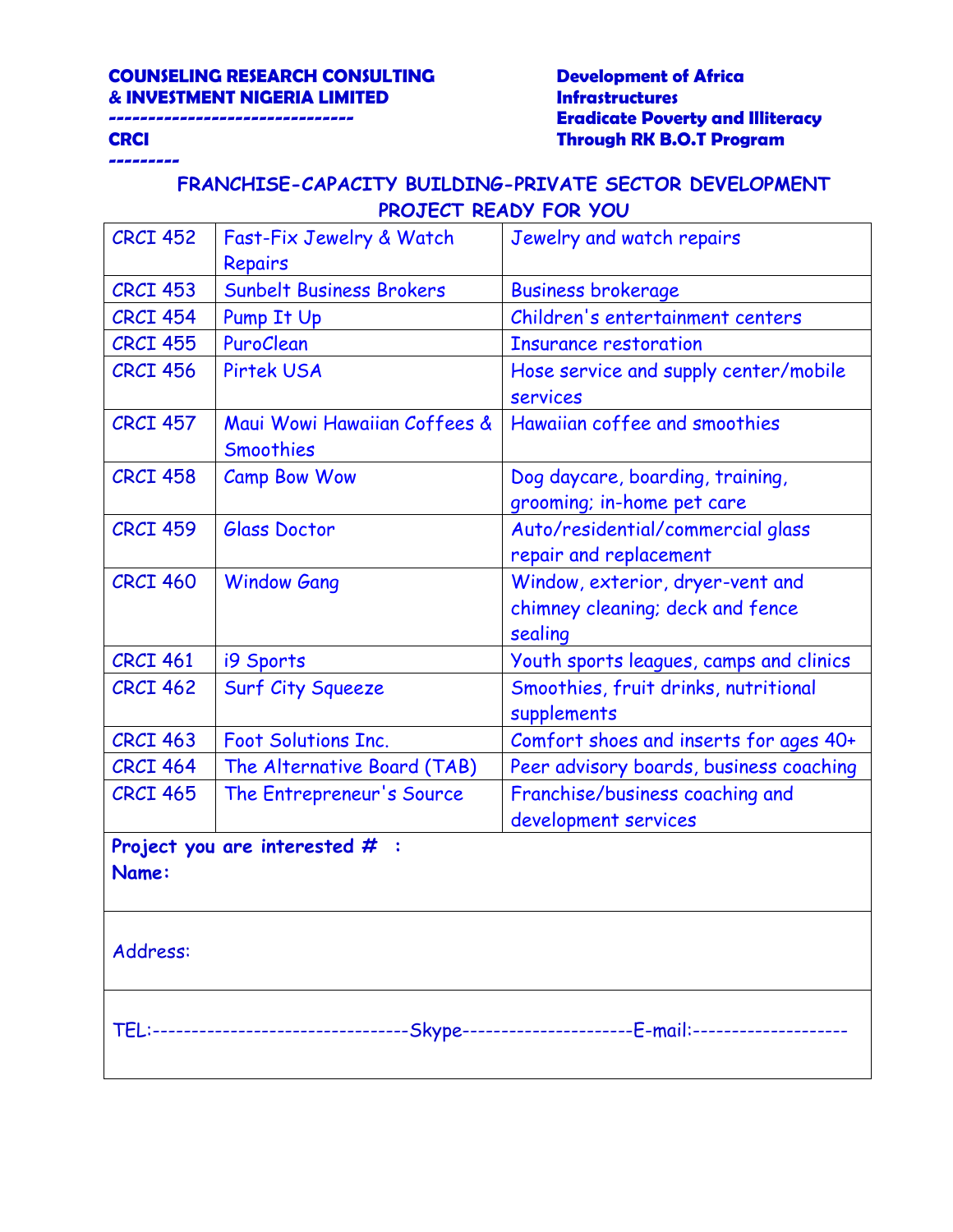**---------**

# **------------------------------- Eradicate Poverty and Illiteracy CRCI Through RK B.O.T Program**

| <b>CRCI 466</b>                                                                        | Assist-2-Sell                  | Discount real estate                  |  |  |
|----------------------------------------------------------------------------------------|--------------------------------|---------------------------------------|--|--|
| <b>CRCI 467</b>                                                                        | 1-800-Got-Junk?                | <b>Junk removal</b>                   |  |  |
| <b>CRCI 468</b>                                                                        | <b>Dryclean USA</b>            | Dry cleaning                          |  |  |
| <b>CRCI 469</b>                                                                        | Parisi Speed School            | Youth performance training            |  |  |
| <b>CRCI 470</b>                                                                        | <b>Spring-Green Lawn Care</b>  | Lawn and tree care                    |  |  |
| <b>CRCI 471</b>                                                                        | Petland                        | Pets, pet supplies, pet-related items |  |  |
| <b>CRCI 472</b>                                                                        | Mr. Electric                   | <b>Electrical services</b>            |  |  |
| <b>CRCI 473</b>                                                                        | Pro-Cuts Classic               | Hair salon                            |  |  |
| <b>CRCI 474</b>                                                                        | Mr. Appliance LLC              | Household appliance services and      |  |  |
|                                                                                        |                                | repairs                               |  |  |
| <b>CRCI 475</b>                                                                        | Radisson                       | <b>Hotels</b>                         |  |  |
| <b>CRCI 476</b>                                                                        | ABC Inc.                       | Seamless siding, gutters, windows,    |  |  |
|                                                                                        |                                | roofing                               |  |  |
| <b>CRCI 477</b>                                                                        | <b>Fresh Healthy Vending</b>   | Snack and beverage vending machines   |  |  |
| <b>CRCI 478</b>                                                                        | Mr. Transmission/Transmission  | Transmission repair and services      |  |  |
|                                                                                        | <b>USA</b>                     |                                       |  |  |
| <b>CRCI 479</b>                                                                        | A Buyer's Choice Home          | Home inspections                      |  |  |
|                                                                                        | <b>Inspections</b>             |                                       |  |  |
| <b>CRCI 480</b>                                                                        | <b>Tiger-Rock Martial Arts</b> | Martial arts and fitness programs     |  |  |
| Project you are interested $#$ :                                                       |                                |                                       |  |  |
| Name:                                                                                  |                                |                                       |  |  |
|                                                                                        |                                |                                       |  |  |
|                                                                                        |                                |                                       |  |  |
| Address:                                                                               |                                |                                       |  |  |
|                                                                                        |                                |                                       |  |  |
|                                                                                        |                                |                                       |  |  |
| TEL:-------------------------------Skype---------------------E-mail:------------------ |                                |                                       |  |  |
|                                                                                        |                                |                                       |  |  |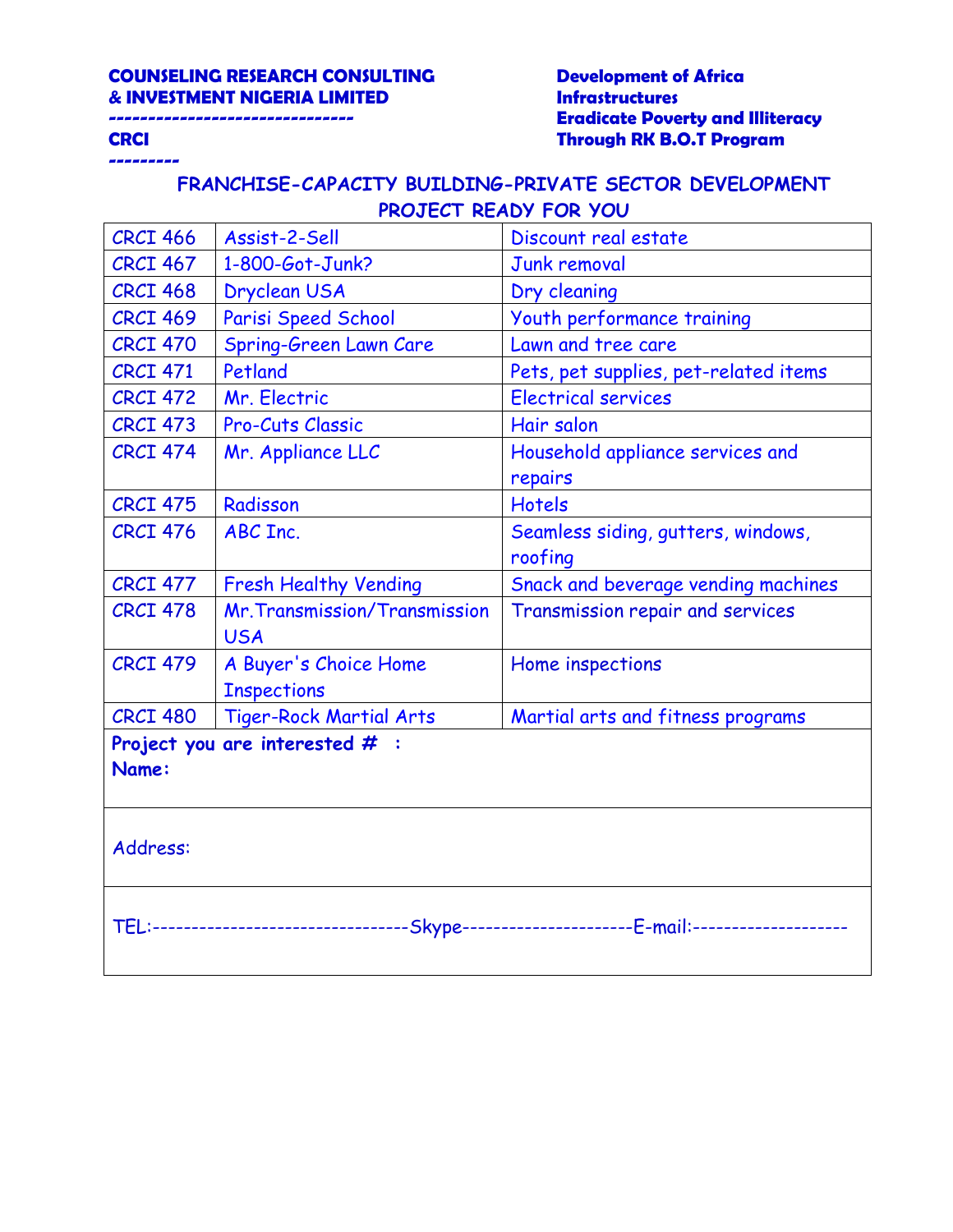**---------**

# **------------------------------- Eradicate Poverty and Illiteracy CRCI Through RK B.O.T Program**

| <b>CRCI 481</b>                                                                          | Nrgize Lifestyle Cafe           | Smoothies, meal-replacement shakes,     |  |  |
|------------------------------------------------------------------------------------------|---------------------------------|-----------------------------------------|--|--|
|                                                                                          |                                 | protein bars                            |  |  |
| <b>CRCI 482</b>                                                                          | <b>Bruster's Real Ice Cream</b> | Ice cream, frozen yogurt, ices,         |  |  |
|                                                                                          |                                 | sherbets                                |  |  |
| <b>CRCI 483</b>                                                                          | <b>Cousins Subs</b>             | Hot/cold subs, salads, soups, desserts  |  |  |
| <b>CRCI 484</b>                                                                          | Oxi Fresh Franchising Co.       | Carpet cleaning                         |  |  |
| <b>CRCI 485</b>                                                                          | Ledo Pizza                      | Pizza, subs, pasta                      |  |  |
| <b>CRCI 486</b>                                                                          | <b>Comet Cleaners</b>           | Dry cleaning and laundry services       |  |  |
| <b>CRCI 487</b>                                                                          | Koko FitClub LLC                | <b>Fitness studio</b>                   |  |  |
| <b>CRCI 488</b>                                                                          | Good Feet Worldwide LLC         | Arch supports, related products         |  |  |
| <b>CRCI 489</b>                                                                          | <b>IceBorn</b>                  | Ice and water vending machines          |  |  |
| <b>CRCI 490</b>                                                                          | Ident-A-Kid Franchise Corp.     | Children's safety products and services |  |  |
| <b>CRCI 491</b>                                                                          | Big Apple Bagels/My Favorite    | Bagels, sandwiches, muffins, coffee,    |  |  |
|                                                                                          | Muffin                          | smoothies                               |  |  |
| <b>CRCI 492</b>                                                                          | Golden Krust Franchising Inc.   | Caribbean-style food                    |  |  |
| <b>CRCI 493</b>                                                                          | <b>ACFN-The ATM Franchise</b>   | <b>Automated teller machines</b>        |  |  |
|                                                                                          | <b>Business</b>                 |                                         |  |  |
| <b>CRCI 494</b>                                                                          | <b>Biggby Coffee</b>            | Specialty coffee, tea, smoothies, baked |  |  |
|                                                                                          |                                 | goods                                   |  |  |
| <b>CRCI 495</b>                                                                          | Pizza Factory Inc.              | Pizza, pasta, sandwiches                |  |  |
| <b>CRCI 496</b>                                                                          | The Screenmobile                | Mobile window and door screening        |  |  |
| <b>CRCI 497</b>                                                                          | Critter Control Inc.            | Wildlife management                     |  |  |
| Project you are interested $#$ :                                                         |                                 |                                         |  |  |
| Name:                                                                                    |                                 |                                         |  |  |
|                                                                                          |                                 |                                         |  |  |
|                                                                                          |                                 |                                         |  |  |
| Address:                                                                                 |                                 |                                         |  |  |
|                                                                                          |                                 |                                         |  |  |
|                                                                                          |                                 |                                         |  |  |
| TEL:--------------------------------Skype---------------------E-mail:------------------- |                                 |                                         |  |  |
|                                                                                          |                                 |                                         |  |  |